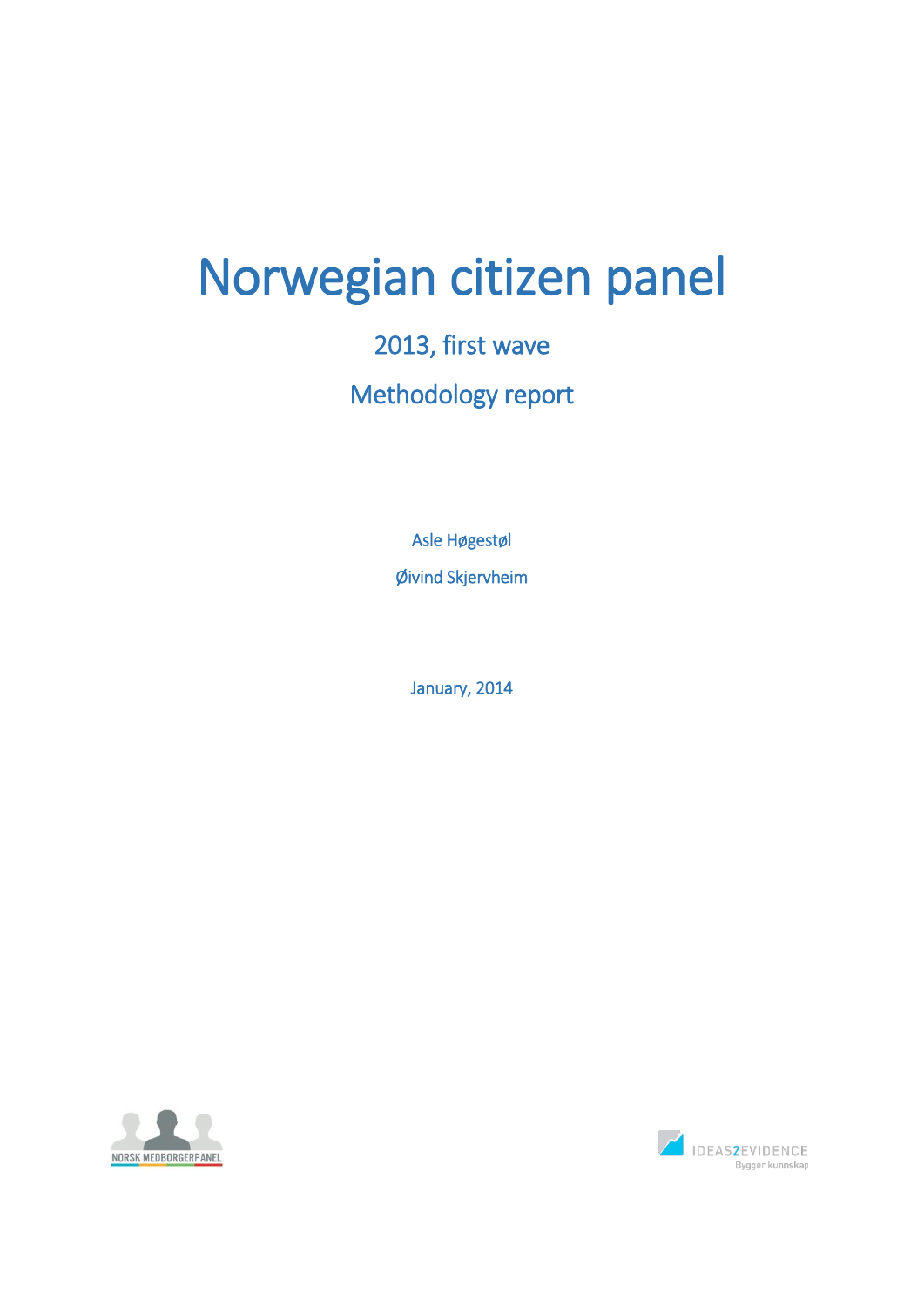#### BACKGROUND

This report describes the stages in the process of establishing the Norwegian Citizen Panel, the practical procedures for recruitment of panel members and the first wave of data collection. Furthermore, the report discusses the representativeness of the panel and the designing of weights.

The Norwegian Citizen Panel has been established as a cooperation between the University of Bergen, several institutes at the Faculty of Social Sciences at the University of Bergen and UNI Rokkansenteret.

ideas2evidence are responsible for the recruitment and administration of panel members, as well as the technical solutions regarding data collection and computing.

#### BUILDING THE SURVEY

Panel recruitment and the first wave of data collection were conducted simultaneously. Members were recruited per post. A representative sample of 25 000 individuals received an invitation with information about the project and registration instructions. The invitees were asked to answer the survey and provide their e-mail address for all further communication. Detailed information on the survey and the panel recruitment will be given in a later section of this report.

The survey and the panel administration are conducted by use of the web-based research software Confirmit. Confirmit is a so-called "Software-as-a-Service" solution, where all software runs on Confirmit's continuously monitored server park and where survey respondents and developers interact with the system through various web-based interfaces. This ensures high data security and operational stability. The security measures are the most stringent in the industry and Confirmit guarantees 99.7 percent uptime. Ideas2evidence are responsible for implementing the survey in Confirmit on behalf of The Citizen Panel.

The survey was pilot tested twice prior to publishing. The first pilot test was carried out among a group of twelve master students. The test focused mainly on survey's substance and the clarity of the questions. The second pilot test was conducted among 112 bachelor students attending compulsory seminars in methodology. The pilot testing was successful and no major revisions were deemed necessary.

#### DRAWING THE SAMPLE

<u>.</u>

Based on international literature the panel recruitment process was expected to have a success rate of approximately 14 percent<sup>1</sup>. In order to reach our minimum target of 3 500 respondents we therefore had to draw a gross sample of 25 000 individuals.

The sample was drawn from the Norwegian National Population Registry. This register includes everyone born in Norway as well as former and current inhabitants. The Norwegian Tax Administration is responsible for the register, but the administration is partly outsourced to the private IT-company Evry. Evry drew the sample on behalf of the Citizen Panel after the necessary permissions were acquired from the Norwegian Tax Administration.

<sup>1</sup> Rao, Kumar, Olena Kominska and Allan L. McCutcheon: *Recruiting probability samples for a multi-mode research panel with internet and mail components.* Public Opinion Quarterly, Vol. 74, Spring 2010, pp. 68-84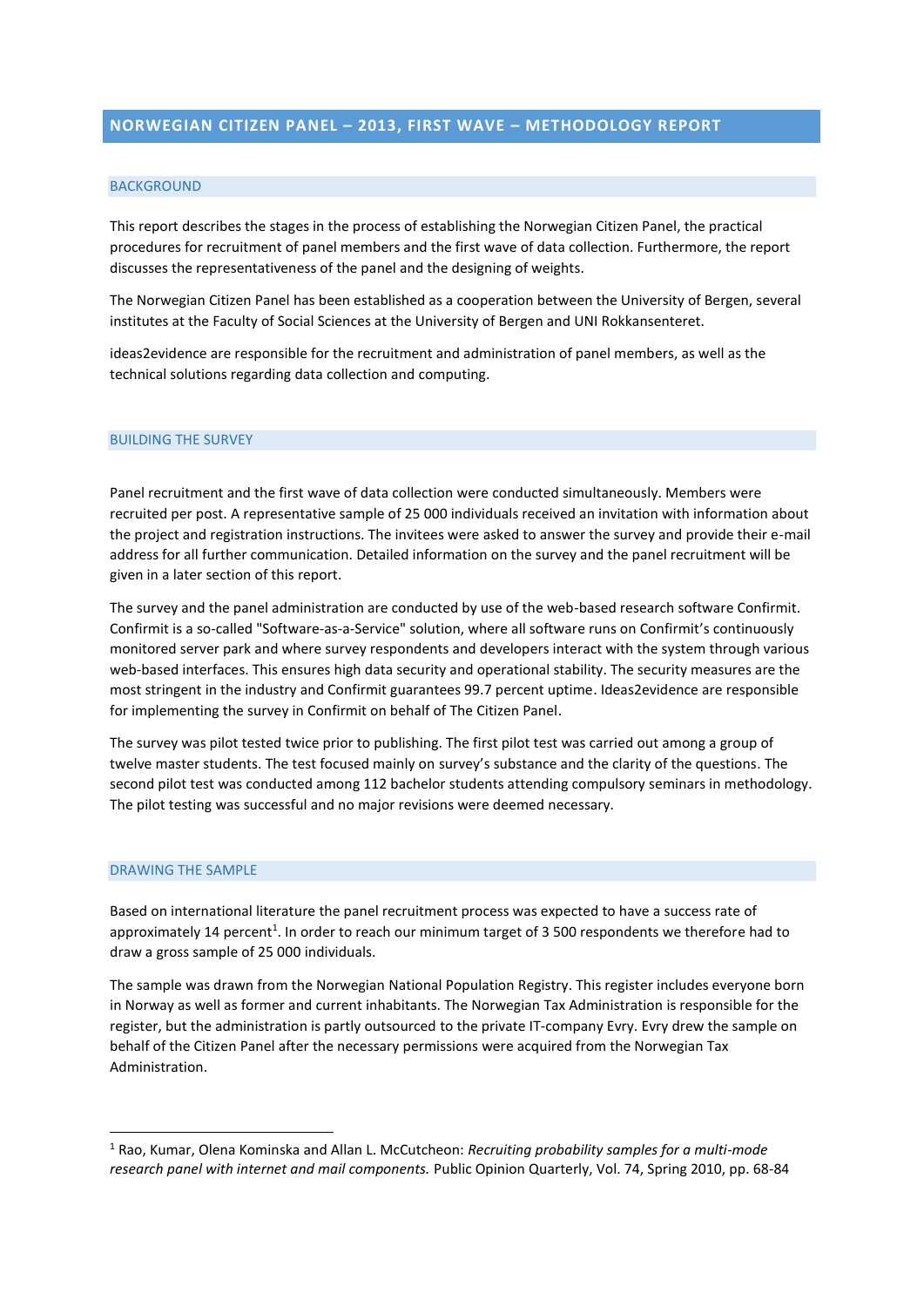25 000 individuals over the age of 18 were randomly drawn from the register. The extracted data was a) last name, b) first name, c) address, d) gender, and e) age. The sample excluded people with no current home address in Norway.

Furthermore, all individuals over the age of 95 were excluded from the sample. This amounted to 58 persons, thus leaving a net sample of 24 942 individuals before the recruitment process started.

### RECRUITING THE MEMBERS

Panel members were recruited per post in two steps.

First, letters were sent to everyone in the sample. The letters contained the following information; a) a description of the project, b) the Citizen Panel's policy on privacy and measures taken to protect the anonymity of the participators, c) the time-frame of the project, d) the participants' rights to opt out of the panel at any time in the future, e) contact information for the people responsible for the project, f) a unique log-in id and the web address to the panel's web site and g) the estimated time required to complete the survey (20 minutes).

In order to maximize the response rate, an incentive in the form of a travel gift card was included in the project. The value of the gift card was 25 000 NOK. To enter the lottery respondents were required to join the panel and provide their e-mail addresses. Respondents were asked to register on the panel's web site and log into the survey using the unique id-code provided in their personal letter. Information on the lottery was included in all correspondence with respondents.

The letter was posted on the 6<sup>th</sup> of November 2013.

A reminder post card was sent on the 20<sup>th</sup> of November 2013 to those respondents who a) had not logged into the survey, or b) had neither completed the survey nor provided their e-mail address. Respondents were encouraged to join the panel, with reference to the letter sent two weeks prior. The unique log-in id provided in the original letter was also included in the post card.

A reminder e-mail was sent on the 25<sup>th</sup> of November to those respondents who had provided their e-mail addresses, but had not yet completed the survey.



figures 1 and 2 illustrate the daily and hourly respondent completion rate. As figure 1 shows, actual data collection starts on the 11th of November, five days after invitations were posted. 667 respondents completed the survey that day. The completion rate declines steeply throughout the week, before peaking again during the weekend (16<sup>th</sup> and 17<sup>th</sup> of November). The reminder card was sent on the 22<sup>nd</sup> of November and the next peak occurs on the following Monday (25<sup>th</sup> of November). In other words, response rates were highest on the days when respondents received the invitation and reminder. Many respondents also seem to prefer giving their response during the weekend.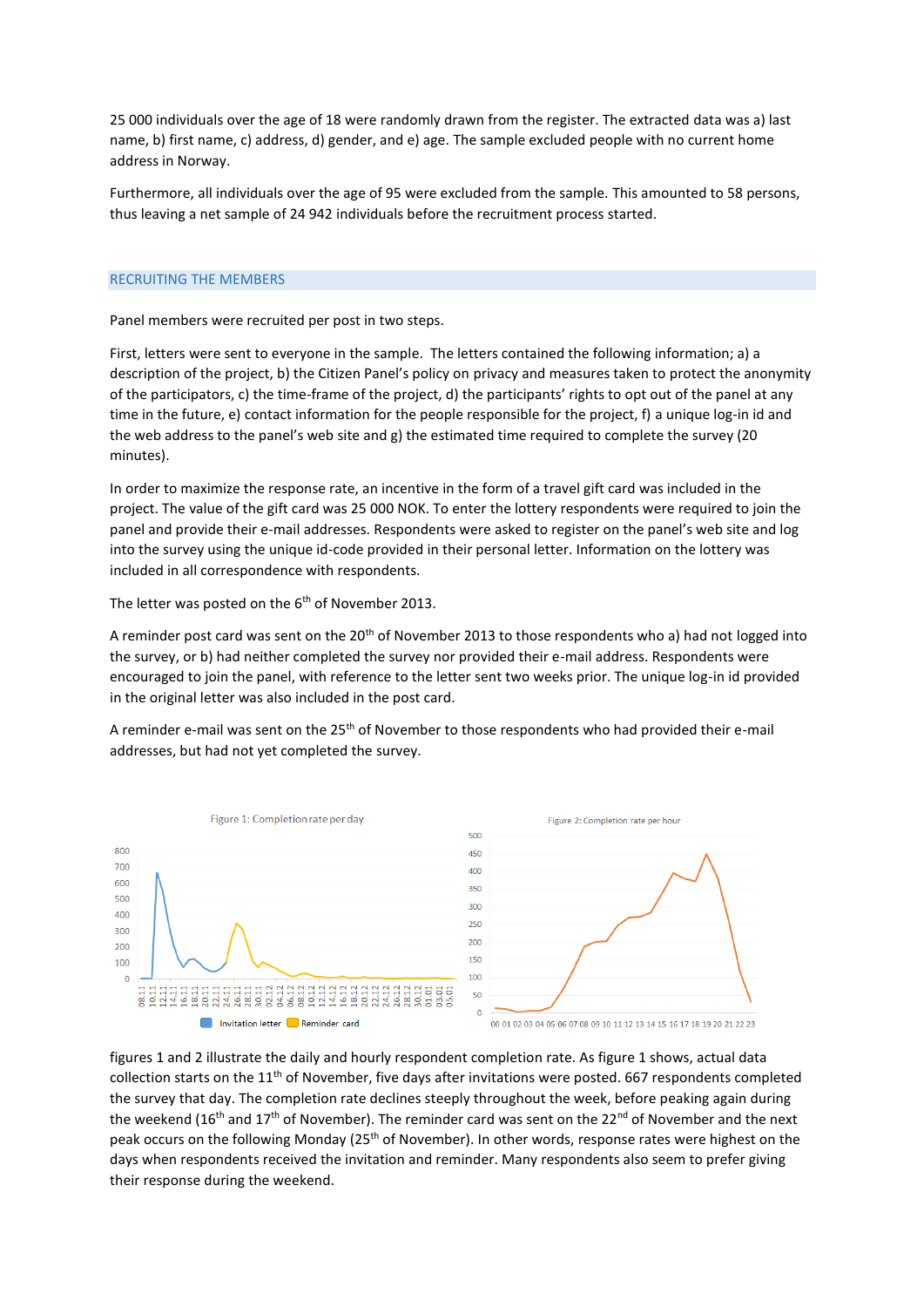Figure 2 shows that the hourly completion rate increases throughout the day. Approximately 50 percent of the respondents completed the survey between 16:00 and 21:00.

#### SURVEY RESPONDENTS AND PANEL MEMBERS

A distinction has to be made between panel members and survey respondents. Panel members are defined as those respondents who enter their e-mail addresses, regardless of whether they choose to complete the questionnaire or not. Survey respondents are defined as respondents who complete a substantial share of the questionnaire.

Of the 24 396 individuals who received letters from the Citizen Survey (546 letters were returned), 21.1 percent (5 163 people) logged into the survey. 4 636 respondents completed the questionnaire and 526 respondents exited the questionnaire before completion. However, 51 percent of the non-complete responses are saved as survey data. The remaining 257 incomplete responses are excluded from the survey, due to lack of data. In consequence, the first wave of the Norwegian Citizen Survey has 4 905 **survey respondents**. This equals a survey response rate of 20.1 percent.

98 percent of the respondents who completed the survey entered their e-mail addresses. Of the total of 526 incomplete responses, 58 percent entered their e-mail addresses. This adds up to a total of 4 870 **panel members** in the Norwegian Citizen Panel, equaling a panel recruitment rate of 20 percent.

As these figures suggest, there is little reluctance among respondents to providing their e-mail addresses. 94 percent of the panel members who completed the survey, entered their e-mail addresses at the very beginning of the questionnaire. An additional 4 percent provided the address when asked a second time at the very end of the questionnaire.

#### NON-RESPONSE

In the large N pilot test, respondents spent an average of 22.3 minutes on the questionnaire. In comparison, survey respondents who completed the questionnaire spent an average of 31 minutes.

The survey administration software allows for the questionnaire to be completed in several stages. This creates an artificially high average for the time used to complete the survey, as respondents may leave the questionnaire while still being logged on, in order to complete the survey later. The calculated average of 31 minutes, therefore, only includes the 86 percent of the respondents who spent 60 minutes or less to complete the survey.



The Norwegian Citizen Survey has a high completion rate: 90 percent (4636/5163) of the individuals that accessed the survey, completed it. Considering the high average time use, this is a very satisfying result. If time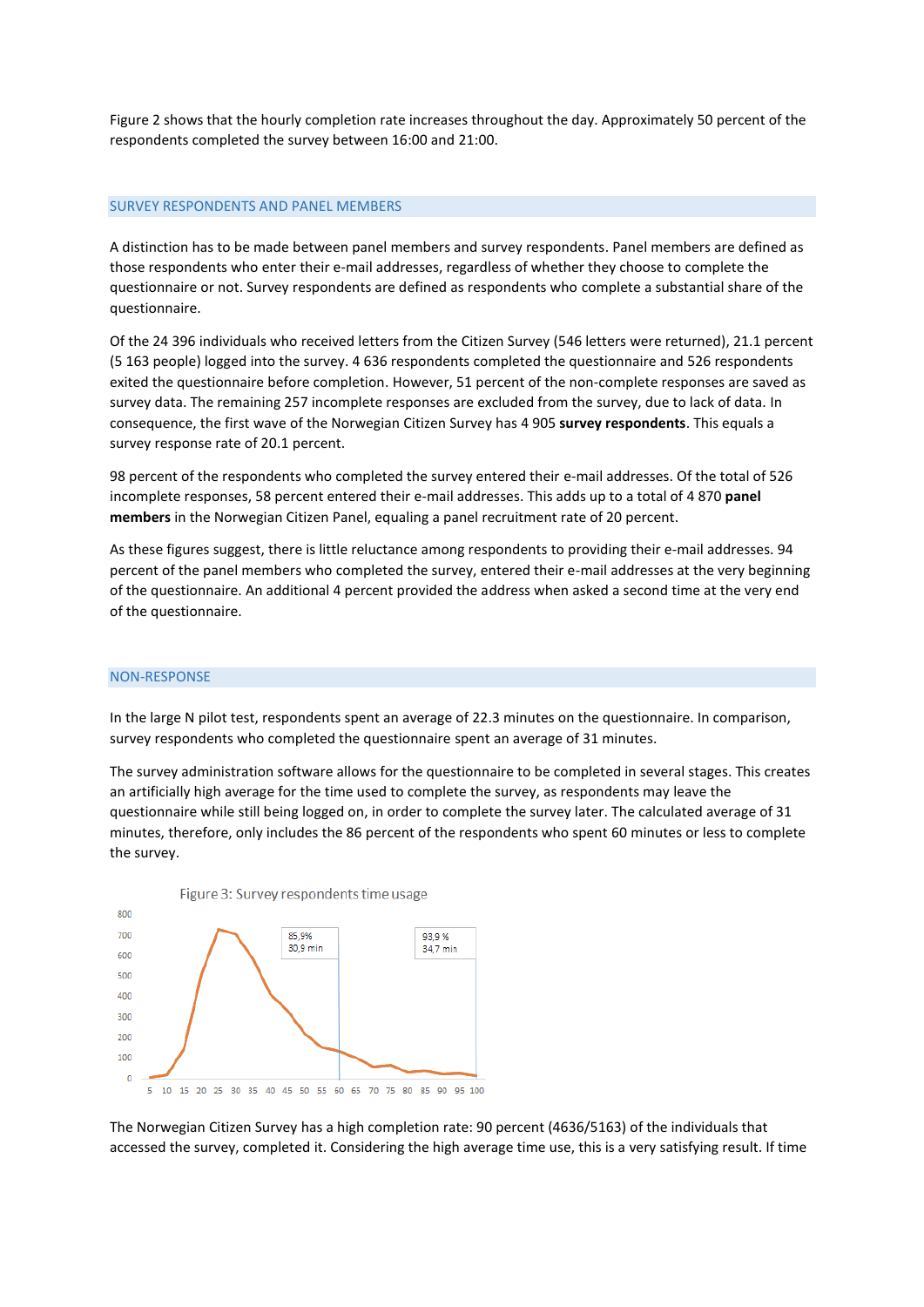use was a source of frustration for the respondents, we would expect the share of incomplete responses to be higher.

Moreover, the 257 respondents who were excluded from the final net sample exited the survey early, indicating that the exit was not caused by fatigue. Only 97 respondents left the questionnaire when asked to enter their e-mail address at the very beginning of the questionnaire.

The loss of respondents who have accessed the survey is at a minimum. The main barrier therefore lies in the initial process of accessing the survey. As long as the survey captures the interest of the respondent, once he/she has accessed the survey the loss will be minimal.

### REPRESENTATIVENESS

This section describes the representativeness of the net sample of survey respondents. Since there is an almost perfect overlap between survey respondents and panel members, the descriptions are also valid for the panel.

There are two main challenges related to non-response and representativeness:

- access to and familiarity with the internet given that the web-based questionnaire was the only available response mode
- the motivation and interest of the respondents

The first challenge is strongly related to the age composition of the survey respondents. Although Norway has a very high computer and internet density, the probability of having an e-mail address and the skills required to access and fill in an on-line questionnaire will normally decrease with increasing age. The second challenge, motivation and interest, is often explained by the respondents' level of education. In addition to age and education, variables of geography and gender are applied to test the representativeness of the survey respondents. The variables have the following categories:

- Age: 19-29 years, 30-59 years, 60 and above
- Highest completed education: no education/elementary school, upper secondary, university/university college.
- Geography: Oslo/Akershus, Eastern Norway, Southern Norway, Western Norway, Trøndelag, Northern Norway.

The sampling frame of the survey is Norwegians above 18, comprising a population of approximately 3.9 million individuals. The distribution of men and women in the population is 49.9 percent and 50.1 percent respectively. The distribution of men and women in the net sample is 50.7 percent men, 49.3 percent women. In other words, men are slightly overrepresented.

|            | $18-29$ years | 30-59 years | 60 years and above |
|------------|---------------|-------------|--------------------|
| Population | 20.3%         | 52,1%       | 27,6 %             |
| Net sample | 18,0 %        | 57,1 %      | 24,9 %             |

*Table 1: Age distribution in the population and the net sample*

The age distribution in table 1 shows that the age groups of 18-29 years and 60 years and above are underrepresented. There are two different explanations for this bias. The underrepresentation of people above 60 years can mainly be explained by the before mentioned challenge of access to and familiarity with the internet. In addition, the eldest segment of this group will normally have lower response rates in any survey independent of mode. When it comes to the age group 18-29 years, the underrepresentation can partly be explained by the fact that a substantial part of this group is students. For many students the registered mail address often differs from the actual address of residence and it will take time before the mail is redirected to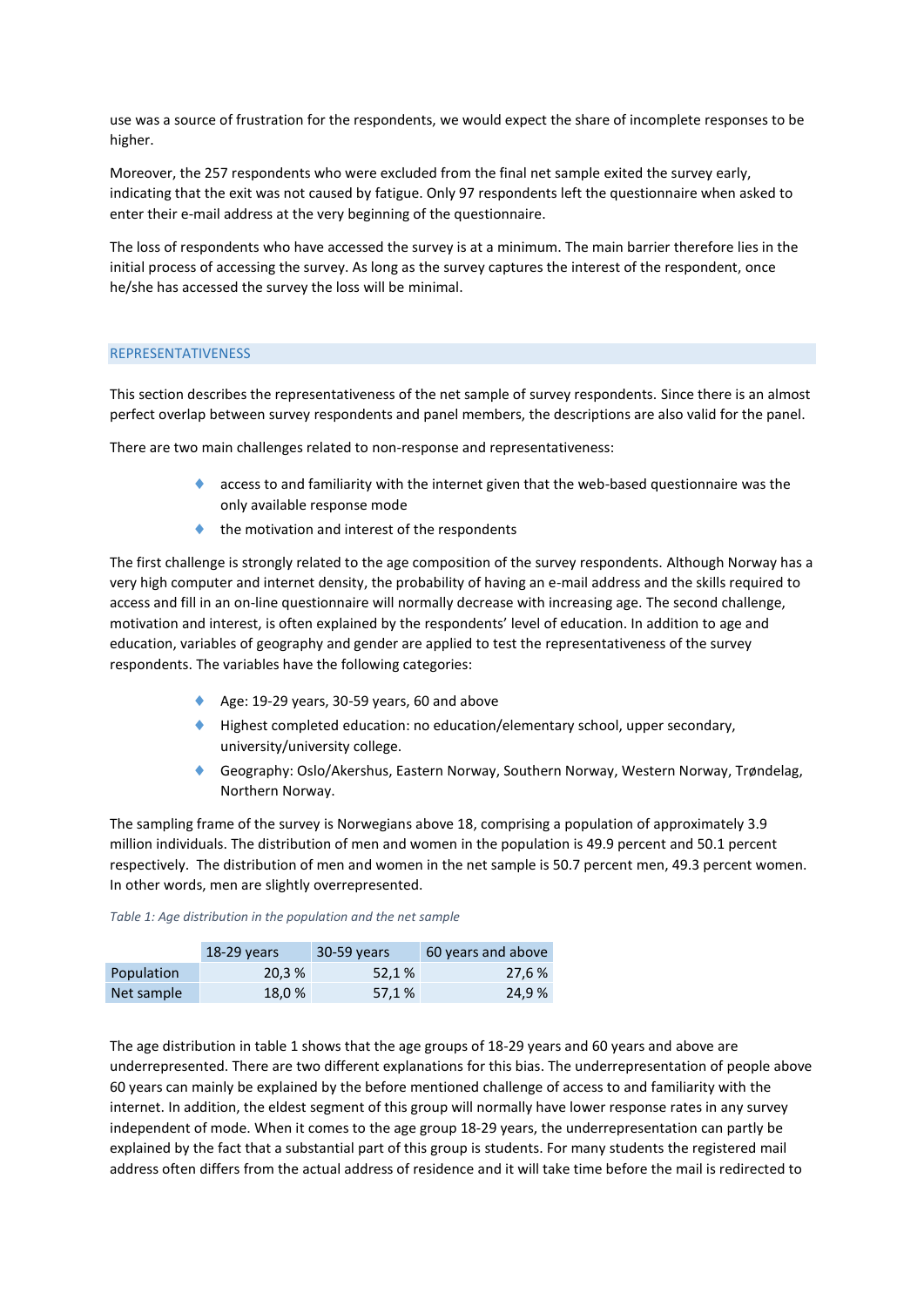the correct address. This is also an age group who normally has a busy life with little time to set aside for answering surveys.

|            | 18-29 years |       | 30-59 years |        | 60 years and above |        |
|------------|-------------|-------|-------------|--------|--------------------|--------|
|            | Men         | Women | Men         | Women  | Men                | Women  |
| Population | 10,4 %      | 9.9%  | 26,7%       | 25.4 % | 12.8%              | 14,8%  |
| Net sample | 8,5%        | 9.5%  | 28.4 %      | 28,8%  | 13,8%              | 11,0 % |

*Table 2: Combined distribution of age and gender in the population and the net sample*

Table 2 shows the combined effects of age and gender on response rates. Compared to the population, the net sample has a slight underrepresentation of men in the youngest age group. Men above 30 years, on the other hand, are slightly overrepresented. For women, the age group 30-59 is overrepresented and the group above 60 overrepresented. Overall, when assessing the dimensions of gender and age, the composition of the net sample corresponds quite well with the composition of the population.

|                                |                | Population |       | Net sample |       |
|--------------------------------|----------------|------------|-------|------------|-------|
|                                |                | Men        | Women | Men        | Women |
| No education/elementary school |                | 4,5%       | 3,6%  | 1,0%       | 1,5%  |
| Upper secondary education      | years<br>18-29 | 4,0%       | 3,3%  | 4,9%       | 4,3%  |
| University/university college  |                | 1,9%       | 3,0%  | 2,7%       | 3,7%  |
| No education/elementary school |                | 6,4%       | 5,5%  | 2,2%       | 1,8%  |
| Upper secondary education      | 30-59<br>years | 11,9%      | 9,2%  | 10,4%      | 8,3%  |
| University/university college  |                | 8,4%       | 10,7% | 15,8%      | 18,7% |
| No education/elementary school |                | 3,4%       | 5,2%  | 2,2%       | 2,7%  |
| Upper secondary education      | and<br>above   | 6,2%       | 7,0 % | 4,4 %      | 3,2%  |
| University/university college  | 60             | 3,1%       | 2,6%  | 7,3%       | 5,2%  |

*Table 3: Combined distribution of age, gender and education in the population and the net sample*

More substantial levels of bias appear when adding education to the equation. Table 3 reveals a systematic underrepresentation of individuals with no education above elementary school. Persons belonging to the two lowest educational groups are systematically underrepresented independent of gender and age. The underrepresentation is particularly strong for young men. As expected, individuals with education from universities or university colleges are systematically overrepresented across all demographic segments.

When it comes to geography (table 4 below) we observe a slight underrepresentation of eastern Norway and northern Norway, and a corresponding overrepresentation of the capital area – the counties of Oslo and Akershus. <sup>2</sup> Young men and women in northern Norway are markedly underrepresented, as are older men and women in the same region. Older women are generally underrepresented throughout the country, except in Oslo and Akershus. The same is true for young men.

Middle-aged men are overrepresented in Oslo/Akershus and western Norway, and slightly underrepresented in the rest of the country. Middle-aged women are generally overrepresented, except in Trøndelag, where they are slightly underrepresented.

**.** 

<sup>&</sup>lt;sup>2</sup> A test with smaller geographical units shows that the counties of Sogn og Fjordane, Møre og Romsdal, Nord-Trøndelag, Finmark, Troms and Hedmark are especially underrepresented. While the regions Oslo, Akershus, Hordaland and Rogaland are clearly overrepresented. Most of the underrepresented counties are thus located in the periphery.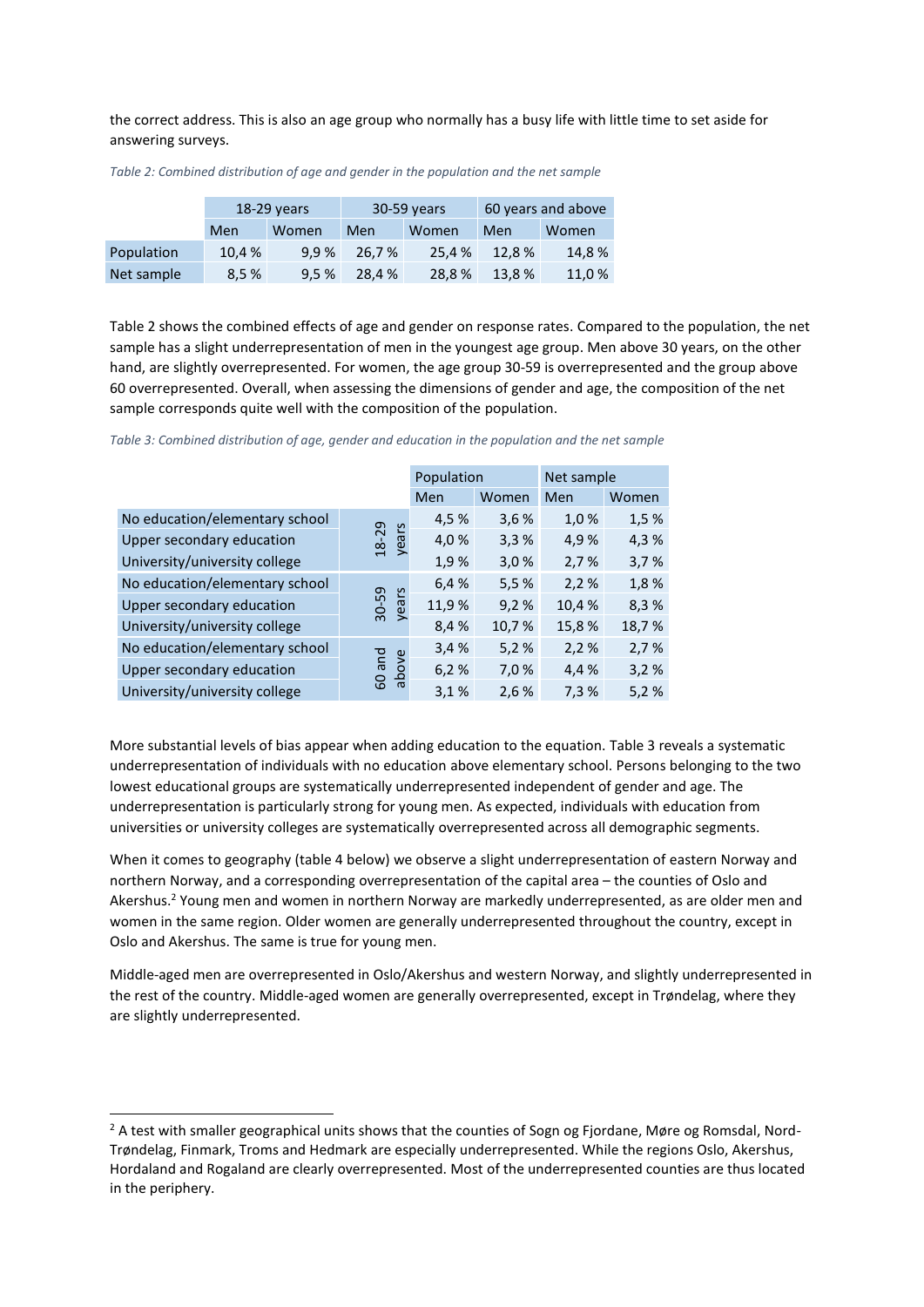|                   | Population    |       | Net sample |            |       |
|-------------------|---------------|-------|------------|------------|-------|
|                   |               | Men   | Women      | <b>Men</b> | Women |
|                   | 18-29 years   | 2,5%  | 2,6 %      | 2,4%       | 2,8%  |
| Akershus/Oslo     | 30-59 years   | 6,7%  | 6,4%       | 7,7%       | 8,3%  |
|                   | 60 and above  | 2,5%  | 3,0%       | 3,1%       | 3,1%  |
|                   | 18-29 years   | 2,5%  | 2,4%       | 1,8%       | 2,2%  |
| Eastern<br>Norway | 30-59 years   | 6.9%  | 6,8%       | 6,2%       | 7,3%  |
|                   | 60 and above  | 3,8%  | 4,5%       | 4,2%       | 2,8%  |
|                   | 18-29 years   | 0,6%  | 0,6%       | 0,5%       | 0,5%  |
| Southern          | 30-59 years   | 1,5 % | 1,4 %      | 1,4 %      | 1,6%  |
| Norway            | 60 and above  | 0,7%  | 0,8%       | 0,8%       | 0,6%  |
| Western<br>Norway | 18-29 years   | 2,8%  | 2,6 %      | 2,6 %      | 2,7%  |
|                   | 30-59 years   | 7,0%  | 6,4%       | 8,1%       | 7,4 % |
|                   | 60 and above  | 3,2%  | 3,7%       | 3,6%       | 2,8%  |
|                   | $18-29$ years | 1,0%  | 0,9%       | 0,9%       | 0,8%  |
| Trøndelag         | 30-59 years   | 2,2%  | 2,1%       | 2,2%       | 2,1%  |
|                   | 60 and above  | 1,1%  | 1,3%       | 1,1%       | 0,8%  |
|                   | 18-29 years   | 1,0%  | 0,9%       | 0,7%       | 0,6%  |
| Northern          | 30-59 years   | 2,4%  | 2,3%       | 2,3%       | 2,5%  |
| Norway            | 60 and above  | 1,3%  | 1,5 %      | 0,9%       | 0,7%  |

*Table 4: Combined distribution of age, gender and geography in the population and the net sample*

## WEIGHTING OF THE DATA

**.** 

To compensate for the observed bias, a set of weights has been calculated. The weights equal the relation between a given strata in the population and the total population, divided by the relation between a given strata in the net sample and the total net sample.<sup>3</sup> This procedure returns values around 1, but above 0. Respondents who are underrepresented will receive a weight above 1 and respondents who are overrepresented a weight below 1. The weights of the different stratums are listed in table 8 in the appendix.

When calculating the weights, the information regarding the respondent's geographical location, gender and age are based on registry data. These attributes were included in the sample file we received from the Norwegian Population Register. Information regarding the level of education is provided by the respondents when answering the questionnaire. Approximately 9 percent of the net sample did not answer this question. Because of this, two different weights have been calculated:

- Weight 1 based on demographic variables (age, gender and geography)
- $\blacklozenge$  Weight 2 combining the demographic variables with education. Respondents with missing data on the education variable are only weighted on demography (the education component of the weight is set to 1 in these cases).

When applied, both weights will provide a weighted N equal to the number of cases in the dataset.

<sup>&</sup>lt;sup>3</sup> The applied formula for weight *w*<sub>*i*</sub> for element *i*, in strata *h* is:  $w_i = \frac{N_h}{n \cdot h}$  $n_h/n$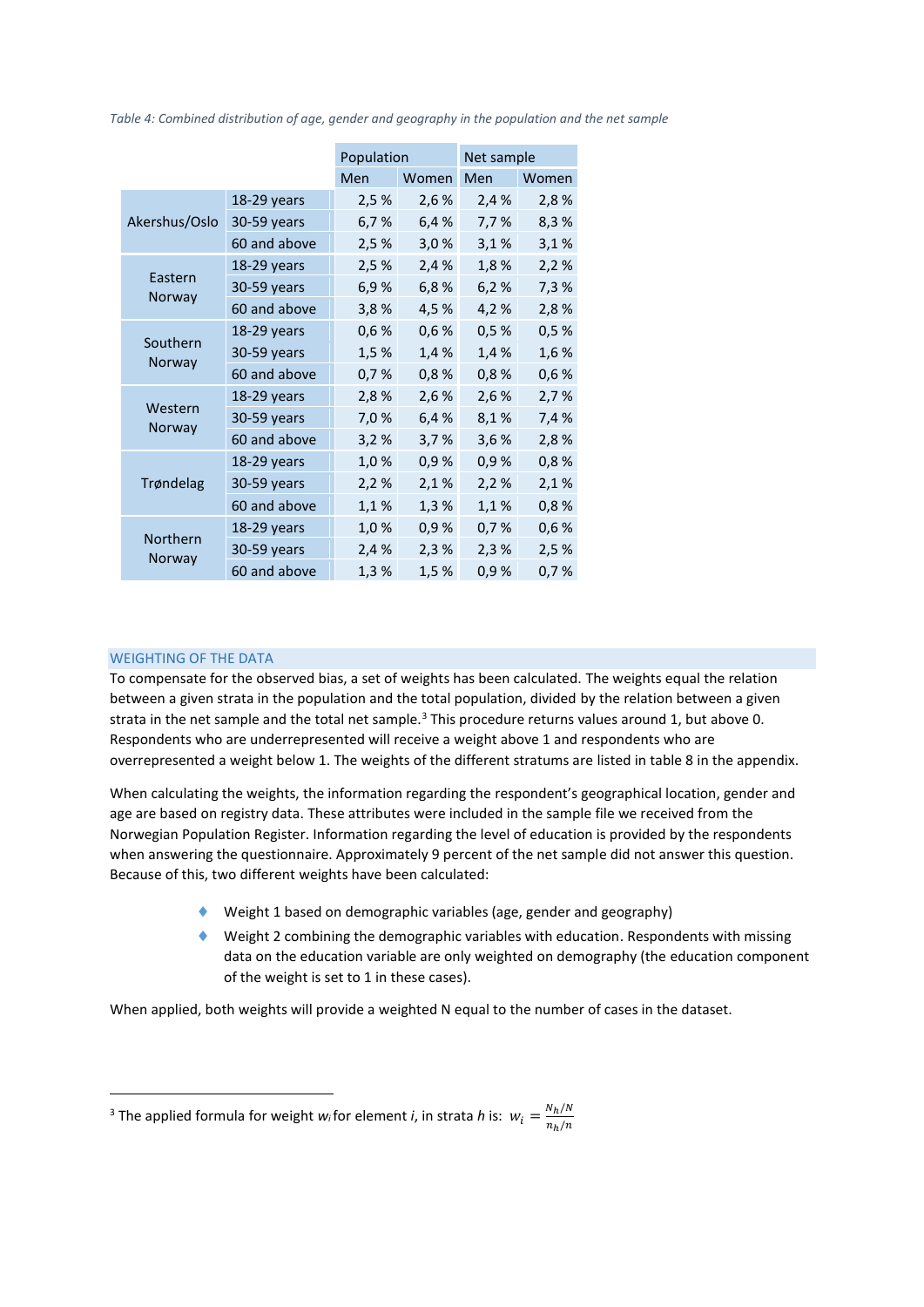We will strongly recommend using weight 2 in any statistical analysis, as this weight provides the most accurate compensation for the various sources of bias in the net sample. An illustration of this is provided in table 5 which shows the effect of weight 2 on the distribution of self-reported level of education in the net sample:

|                                | Sample - not | Sample - |            | <b>Difference</b><br>between<br>sample and | <b>Difference</b><br>between<br>weighted<br>sample and |
|--------------------------------|--------------|----------|------------|--------------------------------------------|--------------------------------------------------------|
|                                | weighted     | weighted | Population | population                                 | population                                             |
| No education/elementary school | 11,3%        | 28,8%    | 28,7%      | $-17,4%$                                   | 0.1%                                                   |
| Upper secondary education      | 35,4 %       | 41.4 %   | 41,5%      | $-6.1%$                                    | $-0.1%$                                                |
| University/university college  | 53,3%        | 29,8%    | 29,8%      | 23,5 %                                     | 0,0%                                                   |

#### *Table 5: Effect of weight 2 on self-reported level of education*

Table 6 demonstrates the effects of weight 2 on party affiliation. The survey was conducted a few weeks after the parliamentary election and the respondents were asked for which party they casted their vote.

#### *Table 6: Effect of weight 2 on party affiliation*

|                                | Sample - not<br>weighted | Sample -<br>weighted | Election<br>result | <b>Difference</b><br>been sample<br>and election<br>result | <b>Difference</b><br>between<br>weighted<br>sample and<br>election result |
|--------------------------------|--------------------------|----------------------|--------------------|------------------------------------------------------------|---------------------------------------------------------------------------|
| The Christian Democratic Party | 5,1%                     | 4,5 %                | 5,6%               | $-0.5%$                                                    | $-1,1%$                                                                   |
| The Conservative Party         | 28,0%                    | 27,6 %               | 26,8%              | 1,2%                                                       | 0,8%                                                                      |
| The Progress Party             | 12,9%                    | 15,4 %               | 16,3%              | $-3,4%$                                                    | $-0.9%$                                                                   |
| The Liberal Party              | 7,0 %                    | 6,1%                 | 5,2%               | 1,8%                                                       | 0,9%                                                                      |
| The Socialist Left Party       | 6,4 %                    | 5.1%                 | 4,1%               | 2,3%                                                       | 1,0%                                                                      |
| The Centre Party               | 4,2 %                    | 4,3%                 | 5,5%               | $-1,3%$                                                    | $-1,2%$                                                                   |
| The Green Party                | 4,1%                     | 3,4%                 | 2,8%               | 1,3%                                                       | 0,6%                                                                      |
| The Labour Party               | 28,7%                    | 30,2%                | 30,8%              | $-2,1%$                                                    | $-0,6%$                                                                   |
| Red                            | 1,9%                     | 1,6 %                | 1,1%               | 0,8%                                                       | 0,5%                                                                      |
| Other                          | 1,6 %                    | 1,8%                 | 1,8%               | $-0.2%$                                                    | 0,0%                                                                      |

Weight 2 also brings the self-reported party voting of the net sample closer to the election results. The Socialist Left, The Green Party and The Liberal Party are clearly overrepresented in the net sample with 2.3, 1.3 and 1.8 percentage points respectively. The Progress Party and the Labour Party are underrepresented with 3.4 and 2.1 percentage points respectively. The weighted distribution corresponds fairly well with the election results and only in two cases do we observe a difference larger than 1.0 percent points. Firstly, when it comes to The Christian Democrats the weight has in fact increased the difference between the sample and the actual election result (from -0,5 to  $-1,1$ ). Secondly, in the case of The Centre Party, applying the weight only has a marginal effect and the weighted result is still 1,2 percent below the election result. Both of these parties have a distinct geographical distribution of votes which partly cuts across the over-simplified geographical stratification used when calculating the weights.

#### *Table 7: Effect of weight 2 on election turn-out*

| Not weighted | <b>Weighted</b> | Population | Not weighted<br>- population | Weighted -<br>population |
|--------------|-----------------|------------|------------------------------|--------------------------|
| 85.6%        | 84.4 %          | 77.7 %     | 7.9%                         | 6.7%                     |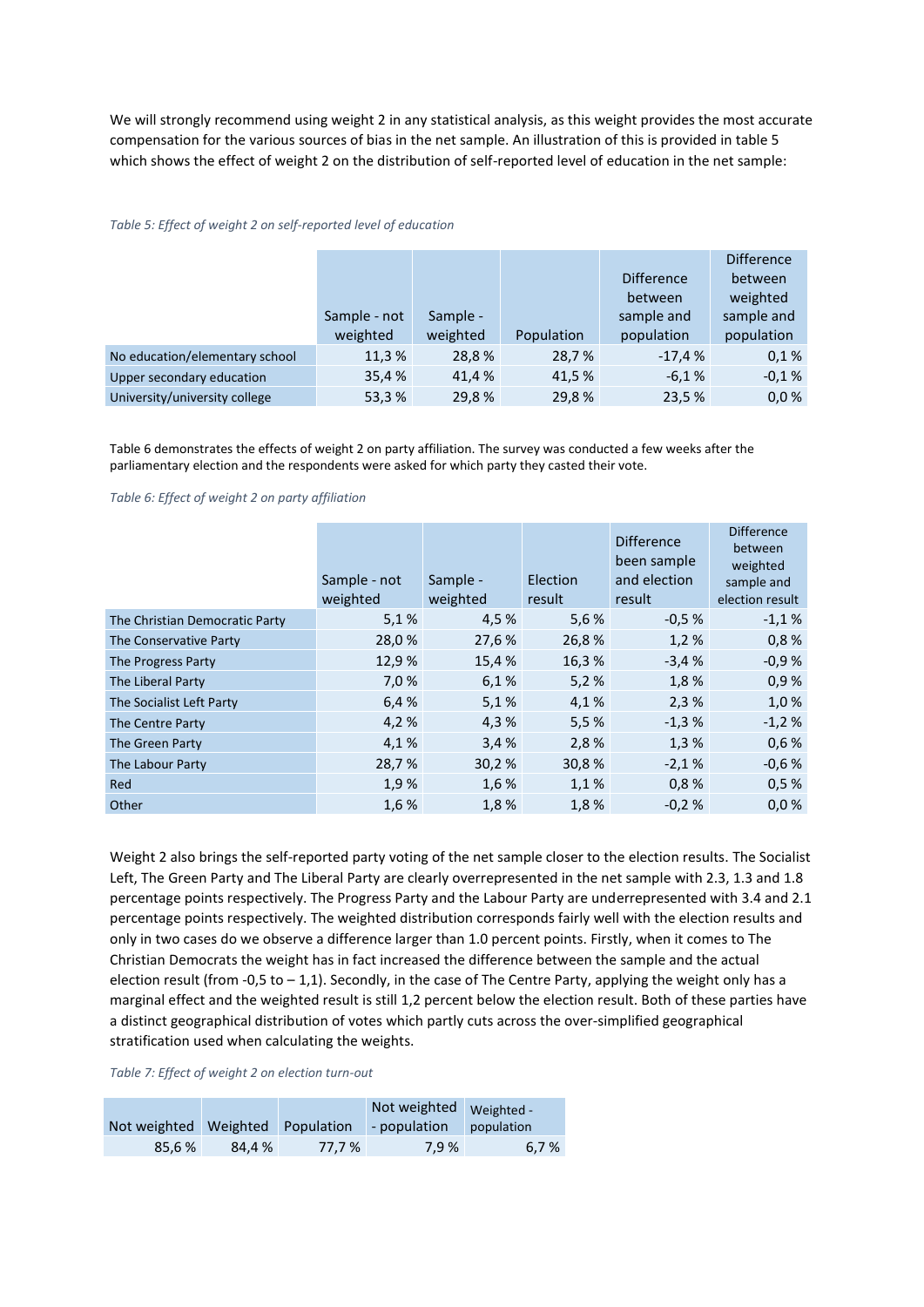As could be expected, the self-reported election turn-out in the net sample is higher than the official turn-out in the parliamentary election (85,6 % compared to the official turn-out of 77,7 %). This is partly due to the fact that our net sample is overrepresented by individuals with higher education and an interest in politics. Moreover, as reported by the Norwegian Election Survey Program, Norwegians have a tendency to report that they voted even in cases where they abstained.<sup>4</sup>

Applying weight 2 brings the survey result closer to the official turn-out, but only marginally. A substantial part of the remaining difference is probably caused by the tendency to over-report the turn-out. As much as four percent of the respondents in The Norwegian Election Survey who report that they voted in the 2009 election, did not vote according to the voting registry.<sup>5</sup>

#### SURVEY EXPERIMENTS

<u>.</u>

The first wave of the Citizen Panel Survey includes several survey experiments where different groups of respondents receive questions with slightly different wordings. This was achieved by randomly assigning respondents to groups during the data collection process. In addition, there is also a more permanent split of the respondents in two groups. To reduce the overall time required to answer the survey, some sections of the questionnaire were only presented to one of these groups. For both reasons, the number of respondents who have answered a single question might be substantially lower than the total number of respondents. See the detailed data documentation for further information about this.

<sup>4</sup> Berglund, Frode, Ingvild S. Reymert og Bernt Aardal (2011). *Valgundersøkelsen 2009. Dokumentasjonsrapport.*  Statistisk Sentralbyrå, Oslo – Kongsvinger. 5 ibid.